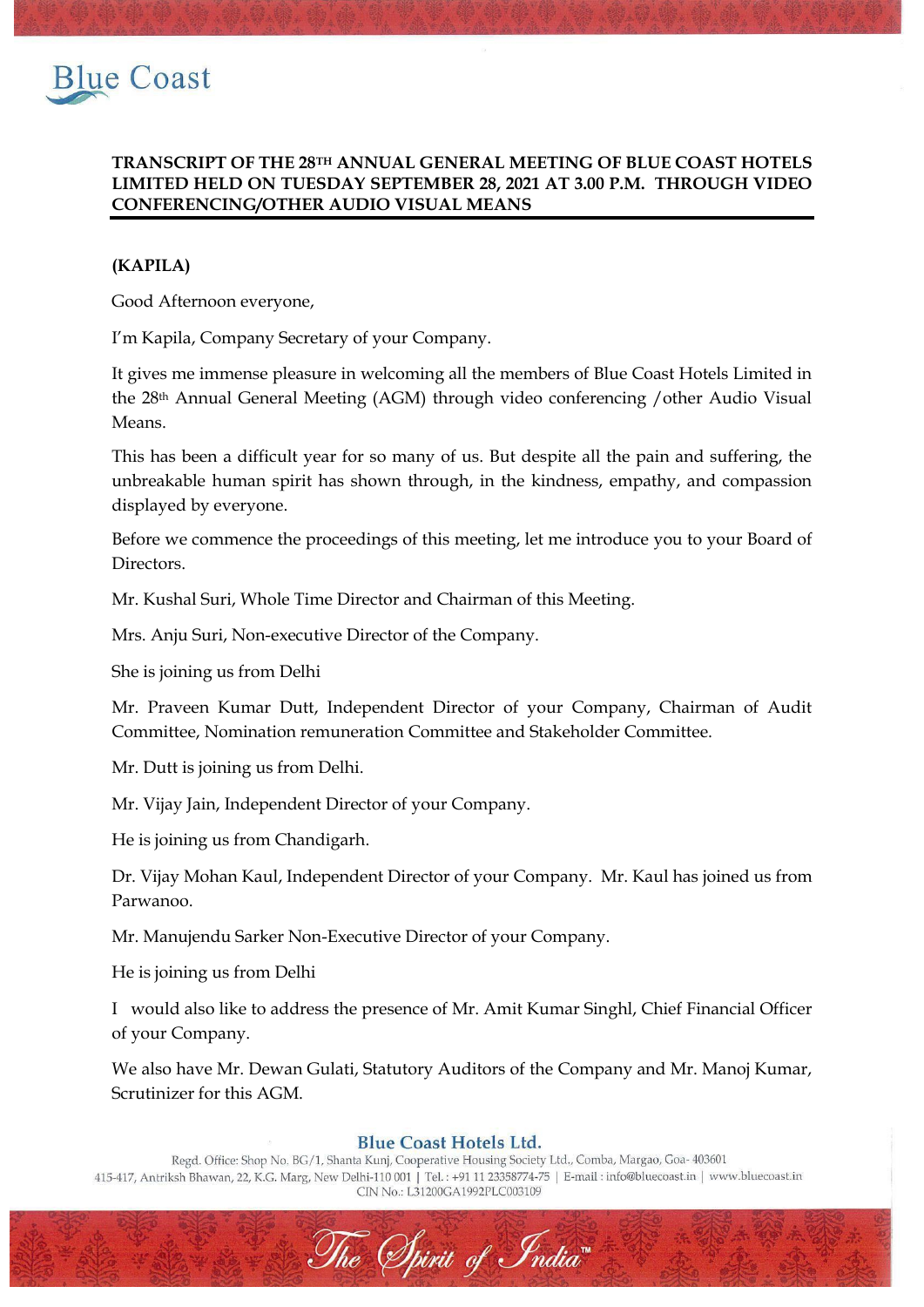# **Blue Coast**

As mentioned in the notice, the facility of participation at the AGM through video conferencing or other audio/visual means has been made available for 1000 members on first come first serve basis, except for large shareholders, promoters, institutional investors, directors, key‐ managerial personnel, the chairperson of the audit committee, nomination and remuneration committee, and stakeholders relationship committee as well as the auditors who are allowed to attend the AGM without any restrictions on account of first come first serve basis.

Before commencing the official proceedings, I would like to inform all the attendees about the following points:-

All the members joining this meeting have been kept on mute mode by default to avoid any disturbance that could be caused by any background noise and to ensure smooth and seamless conduct of the meeting.

We have not received any requests from members for registration as a speaker shareholder in the AGM today.

Therefore, the company has extended this facility to some Non - registered shareholders who are attending this meeting through VC today to express their views and raise questions, if any, in the chat box provided. The Chairman would be responding to such queries at the end of the meeting, if possible, otherwise will be responded within a week time. It may be noted that the Company reserves the right to limit the number of members asking questions depending on the availability of time at the AGM.

Since this AGM is being held electronically and physical attendance of the members has been dispensed with, the requirement of appointing proxy is not applicable.

The following documents are available for inspection by the Members electronically during this AGM.

- Register of Directors and Key Managerial Personnel and their shareholding; and

- Register of Contracts or Arrangements in which the Directors are interested, maintained under the Companies Act, 2013.

Members seeking to inspect such documents can send us an email at [info@bluecoast.in](mailto:info@bluecoast.in).

Further in compliance with the circulars issued by the Ministry of Corporate affairs and SEBI, electronic copies of the Notice of the 28th AGM and Annual Report for FY 2020-21 has been sent to all the members electronically whose email addresses are registered with the Company or Depository Participants.

I would now request our Chairman to kindly take over and continue with the proceedings.

### **Thank You.**

Over to the Chairman Sir now.

## **Blue Coast Hotels Ltd.**

Regd. Office: Shop No. BG/1, Shanta Kunj, Cooperative Housing Society Ltd., Comba, Margao, Goa- 403601 415-417, Antriksh Bhawan, 22, K.G. Marg, New Delhi-110 001 | Tel.: +91 11 23358774-75 | E-mail: info@bluecoast.in | www.bluecoast.in CIN No.: L31200GA1992PLC003109

The Spirit of India"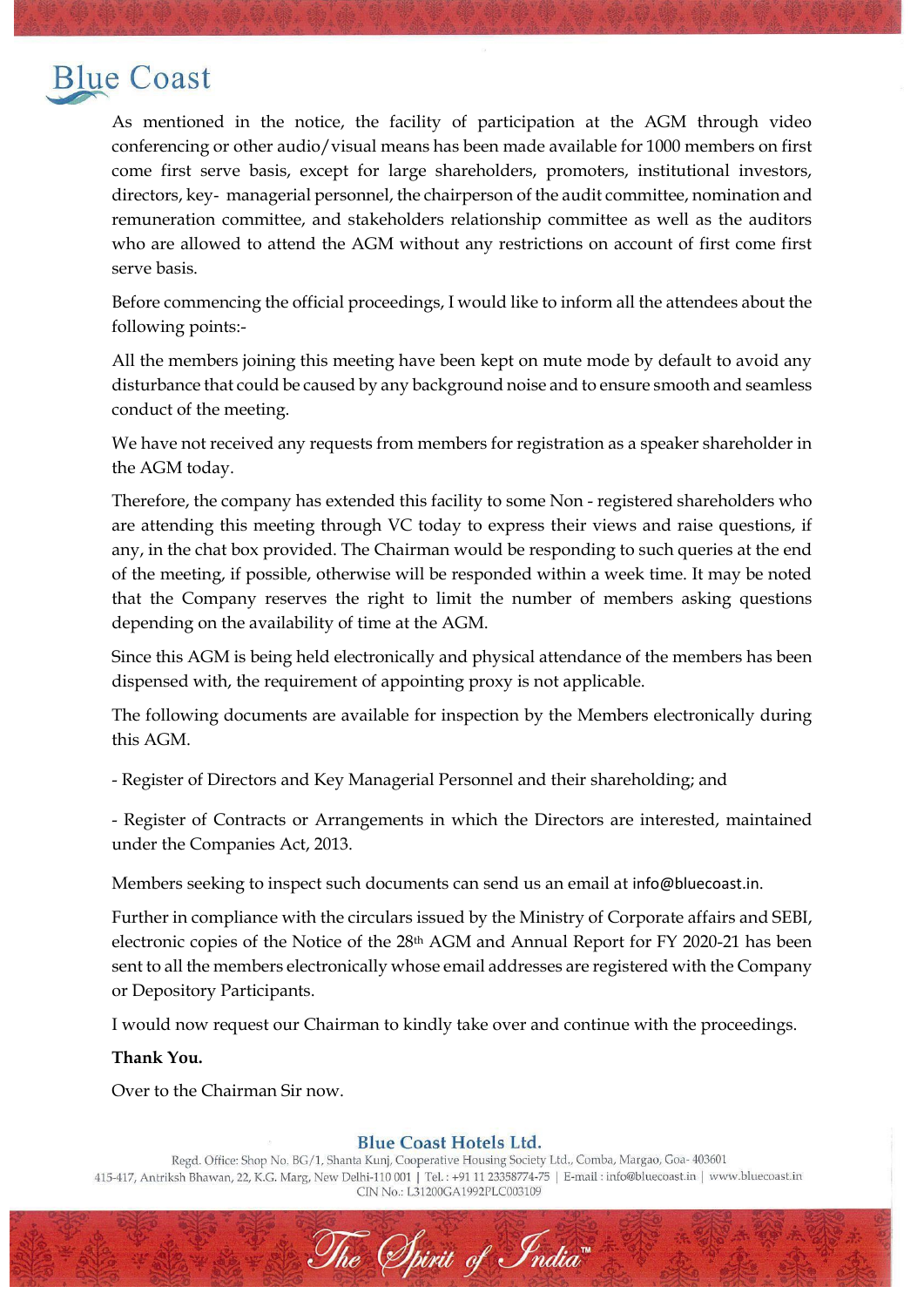

# **(KUSHAL SIR)**

Ladies and Gentlemen,

I welcome you all to the 28th Annual General Meeting (AGM) of your Company.

It is a pleasure to connect with all of you again, although we are meeting virtually once again.

The required quorum being already present, the Meeting is called to order.

The AGM of the Company is being conducted through virtual mode in compliance with the directives issued by the Ministry of Corporate Affairs on account of Corona Virus pandemic and the need to maintain social distancing.

With respect to the business of the company, in compliance with order of Hon'ble Supreme Court, the Company has handed over the possession of the single operating property situated at Goa to the auction purchaser on 19th September 2018.

However, The Company has availed of its Right to redeem the property u/s 60 of the Transfer of Property Act, 1882 by giving notice to lender before handing over the possession of property. The Writ Petition is pending adjudication at Hon'ble High Court of Bombay at Goa.

On behalf of the Board of Directors, I want to thank you all for taking the time out to join us today. Your support and confidence in us, even in uncertain times like these, drive us to look for more ways to do more, and create greater value.

I would now request Kapila to take us through regulatory matters and other general instructions relating to voting process.

# **(KAPILA)**

# **E-VOTING PROCESS**

Thank you sir,

Pursuant to the provisions of the Companies Act 2013 and the SEBI listing regulations, the company has provided facility for voting by electronic means to all its members to enable them to cast their votes electronically. For this purpose, the company has tied up with the evoting system of NSDL for facilitating voting through electronic means as the authorized agency. The company provided e-voting facility to all who were members on 21st September 2021, to vote on all the resolutions as set out in the notice of AGM. The remote e-voting which commenced on Saturday, 25th September, at 9:00 a.m. and closed at 5.00 p.m. on Monday, 27th September.

Members attending the AGM today, who have not casted their votes by remote e-voting are entitled to exercise their right to vote by e-voting. The e-voting are open during the meeting and will be ended after 15 minutes after the conclusion of this AGM.

## **Blue Coast Hotels Ltd.**

Regd. Office: Shop No. BG/1, Shanta Kunj, Cooperative Housing Society Ltd., Comba, Margao, Goa- 403601 415-417, Antriksh Bhawan, 22, K.G. Marg, New Delhi-110 001 | Tel.: +91 11 23358774-75 | E-mail: info@bluecoast.in | www.bluecoast.in CIN No.: L31200GA1992PLC003109

The Spirit of India"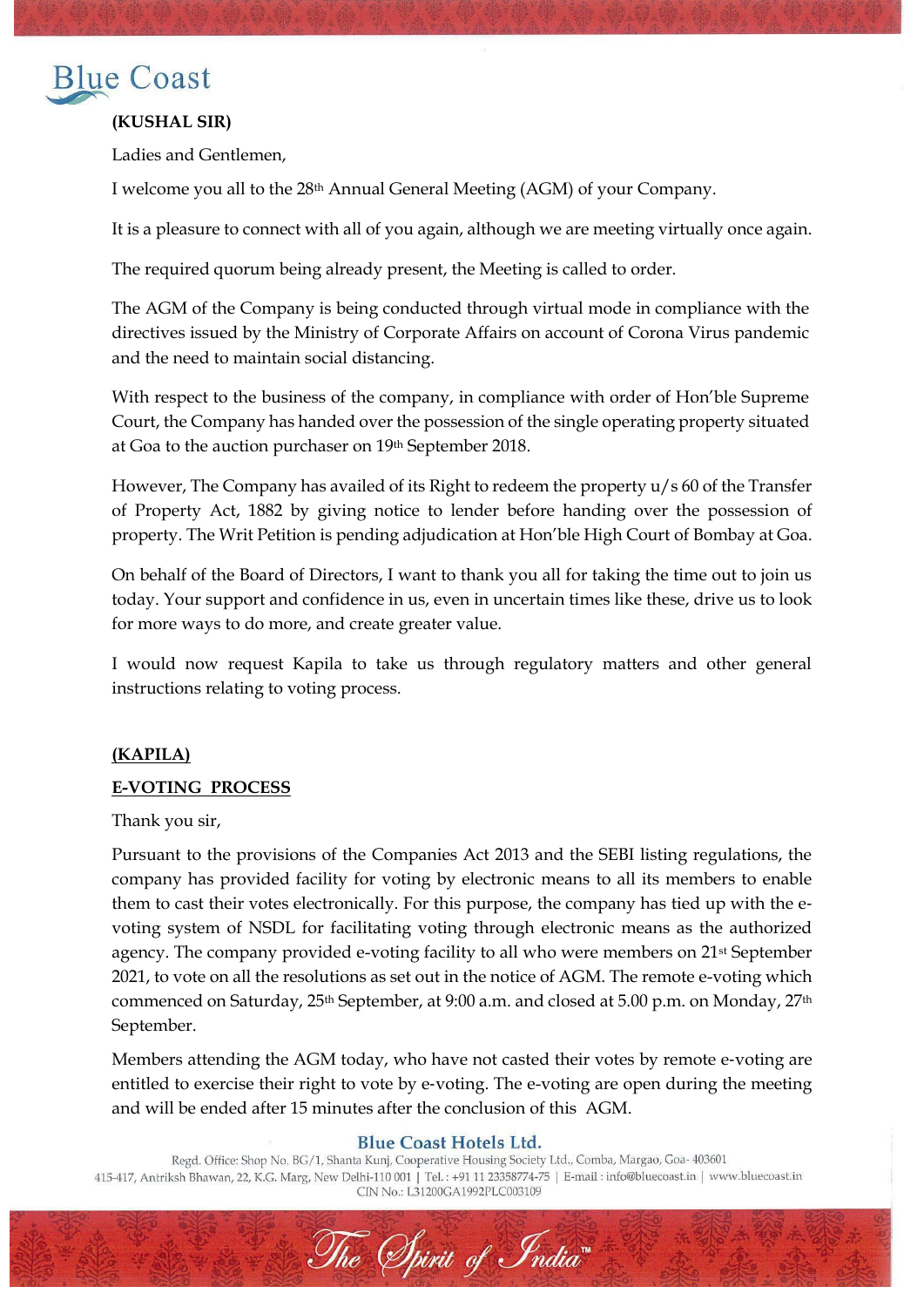# **Blue Coast**

The process of e-voting with necessary user id and password is given in the subsequent paragraphs of Notice of 28th Annual General Meeting.

Mr. Manoj Kumar, Practicing Chartered Accountant was appointed as the Scrutinizer for this AGM by the Board of Directors to scrutinize the e-voting process in a fair and transparent manner.

With the permission of Chair, I would request you all to refer to items mentioned in the notice of AGM which had been sent to you along with explanatory statement and requesting you to consider it as read.

As the meeting is convened through VC today, resolutions have already been put to vote through e‐voting and the requirement to propose and seconded is not applicable.

Item No. 1.

To consider and adopt the Audited Standalone & Consolidated Financial Statements of the Company for the Financial Year ended 31st March, 2021, along with the Reports of the Auditors and Board of Directors thereon.

Item : 02

To appoint a Director in place of Mr. Kushal Suri, who retires by rotation at this Annual General Meeting and being eligible, offers himself for re-appointment.

## Item : 03

Appointment of Mr. Vijay Jain as an Independent Director of the Company

There are no further items in the notice to discuss.

Now, I request the member who haven't voted through Remote e-voting to vote towards the Resolutions through E-Voting which is operational during the meeting will be ended 15 minutes after the conclusion of the AGM.

I would also like to inform you that the results will be declared on or before 48 hours after considering the e‐voting done today by members participating in this AGM and also the remote e‐voting already done by certain members. The result declared along with the Scrutinizer's Report shall be placed on the Company's website and on the website of NSDL.

The Company shall simultaneously forward the results to National Stock Exchange of India Limited and BSE Limited where the shares of the Company are listed.

I request to Chairman may I proceed with question answer session

## **Blue Coast Hotels Ltd.**

Regd. Office: Shop No. BG/1, Shanta Kunj, Cooperative Housing Society Ltd., Comba, Margao, Goa- 403601 415-417, Antriksh Bhawan, 22, K.G. Marg, New Delhi-110 001 | Tel.: +91 11 23358774-75 | E-mail: info@bluecoast.in | www.bluecoast.in CIN No.: L31200GA1992PLC003109

The Spirit of India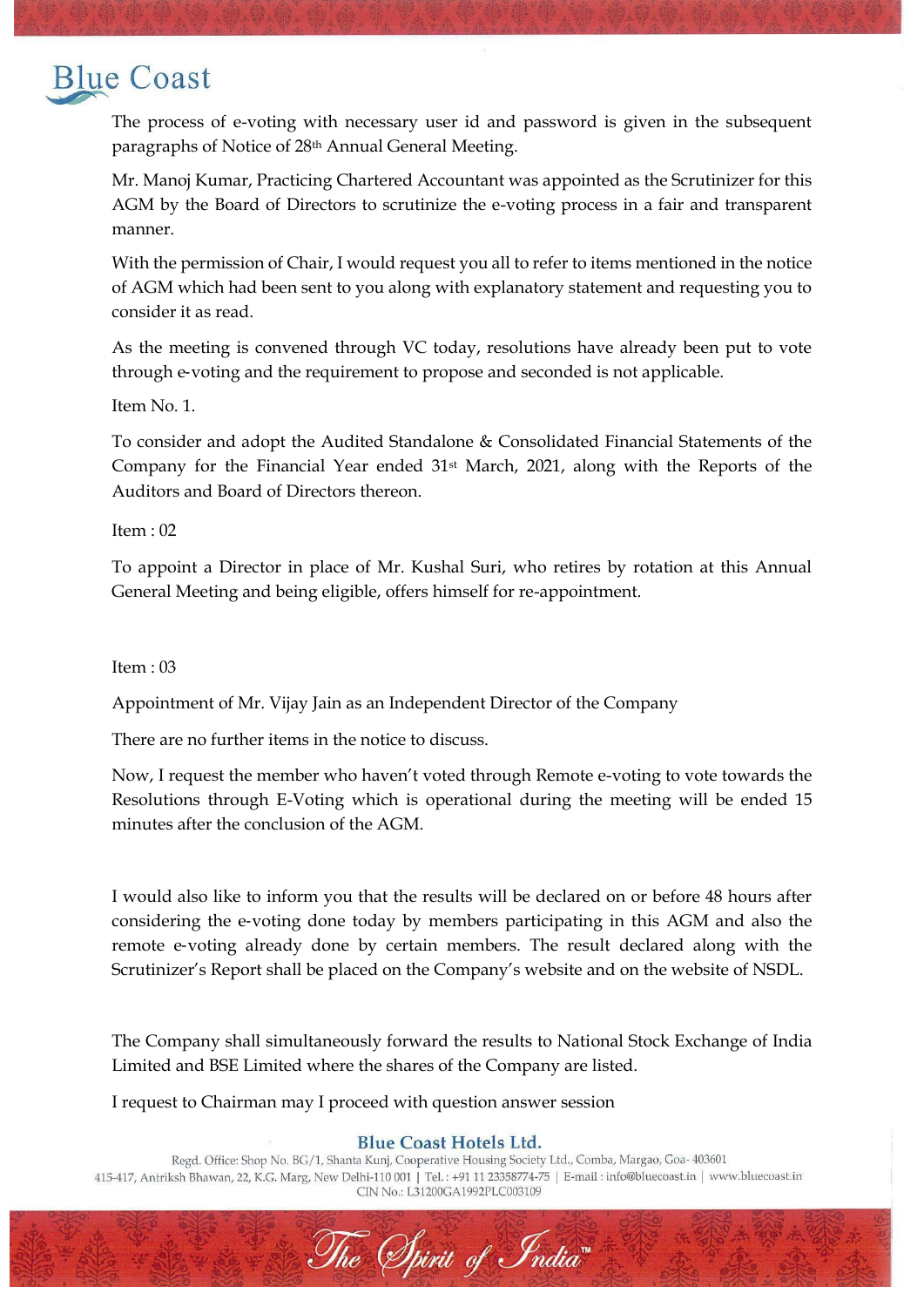

## **(KUSHAL SIR)**

Yes please, but before Q/A session kindly inform to members about the process.

## **(KAPILA )**

Taking in mind the time limitation, the chairman will answer all the queries at once after receiving all the queries raised by the members.

Once Chairman announce the name of the shareholder, the speaker shareholders will thereafter be unmuted and will be allowed to express their views and ask questions. Before speaking, the speaker shareholders are requested to click the audio and video button. While speaking, if any shareholder is unable to join through video mode due to any reason, the shareholder is requested to switch off the camera, video and speak through audio mode. Speaker shareholders are requested to use earphones while speaking so that they are audible and any disturbance that could be caused by any background noise would also be minimized. Please also ensure that while you are speaking, your Wi-Fi is not connected to any other device and no other background applications are running in order to have good video and audio experience.

In case the members face any difficulty, they may reach out on the helpline number mentioned in the Notice of the meeting.

We received a request from Mr. Pramod Chandra to raise his query

### **(SPEAKER)**

**Sir My name is Pramod Chandra and I have been shareholder of your company for so long. My question is why company's share price are dropping so drastically?**

**(KUSHAL SIR)** 

Thank you Mr. Chandra for raising your concern here.

As a Company, I may not be able to comment on the market fluctuations since the market has its own dynamics. I can only add that, as I mentioned earlier in this Meeting, the company is not in possession of its only revenue generating asset Park Hyatt Goa property and our case of redemption is pending in the Hon'ble Bombay High Court, Goa bench. Till that time. It may be difficult for us to give any guidance on the market price.

## **(KAPILA)**

Are there any other questions from members?

### **Blue Coast Hotels Ltd.**

Regd. Office: Shop No. BG/1, Shanta Kunj, Cooperative Housing Society Ltd., Comba, Margao, Goa- 403601 415-417, Antriksh Bhawan, 22, K.G. Marg, New Delhi-110 001 | Tel.: +91 11 23358774-75 | E-mail: info@bluecoast.in | www.bluecoast.in CIN No.: L31200GA1992PLC003109

The Spirit of India"